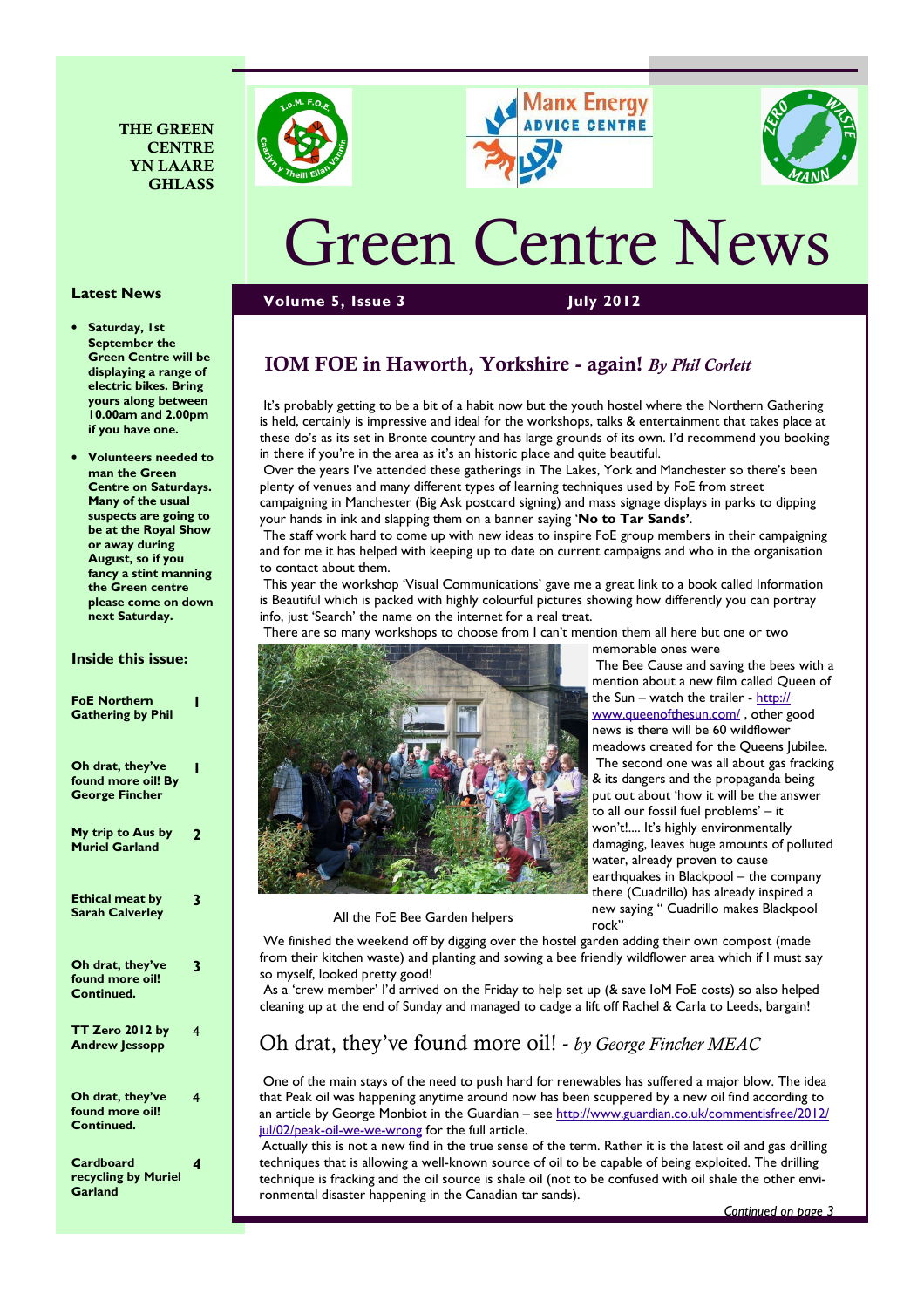#### Page 2 Green Centre News 2 Green Centre News 2 Green Centre News 3 Green Centre News 3 Green Centre News 3 Gre

# My Trip to Australia By Muriel Garland

Phil Corlett who helps out at the Green Centre every Saturday is such a model green citizen pedalling everywhere on his bike and growing his own vegetables that I didn't feel guilty using up some of his accumulated 'carbon ration' and flying off to Australia recently to see our daughter Christina who lives in Sydney. Leaving Gatwick, which always seems to

be undergoing building renovations, we arrived at Singapore airport to find it immaculately tidy and enhanced by displays of orchids. The whole building was so clean that nobody would dare to spoil it by dropping litter. At the end of the flight our newspapers were collected for recycling and the airport had several collection points for paper, cans and plastic.



An immaculately tidy Singapore Airport

We stayed in Darling Harbour within walking distance of our daughter's house and often used public transport to get round the city. They have a similar system to London's Oyster Card where you can buy tickets in advance at newsagents and swipe them on the bus. This means you don't have to waste time paying the driver for each individual journey. They also have a free shuttle bus down to Circular Quay where locals and visitors can travel by ferry across Sydney harbour.

 Christina lives in a terrace house in Glebe suburb and the local authority provides two small wheelie bins- one for all recyclables (glass, plastic and cardboard packaging plus newspapers) and one for garbage. A third bin for green garden waste is collected monthly. All householders seem to



participate because recycling is made easy. Aussies also have an informal system of leaving items they don't want outside their back gates so that anybody can take small items of furniture such as shelves or

bookcases. While we were in Sydney the local amenity site had an eamnesty when householders could dispose of small electrical items free. Besides spending time with our daughter Jeff and I had pre-purchased 20 tickets so we could see 10 films at the Sydney Film Festival. A few years ago we saw 'An Inconvenient Truth' at the Film Festival and I still remember the stunned silence as the audience sat through the credits of that remarkable film. This year we saw the Australian premiere of 'Last Call At The Oasis' produced by the same team. This time the subject is the world's most valuable resource-water. Among other things we learnt that some of Singapore's water is NEWater recovered from the stuff that goes down drains and toilets. Interestingly similar projects in Australia have failed to win public support because of the 'yuck factor' even though recycled water achieves higher purity levels than the World Health Authority requires.

 'Last Call At The Oasis' is an important film for raising awareness about water and pollution. I hope we will be able to show it on the island soon. You can see details here-

http://www.lastcallattheoasis.com

"**At the end of the flight our newspapers were collected for recycling and the airport had several collection points for paper, cans and plastic. "**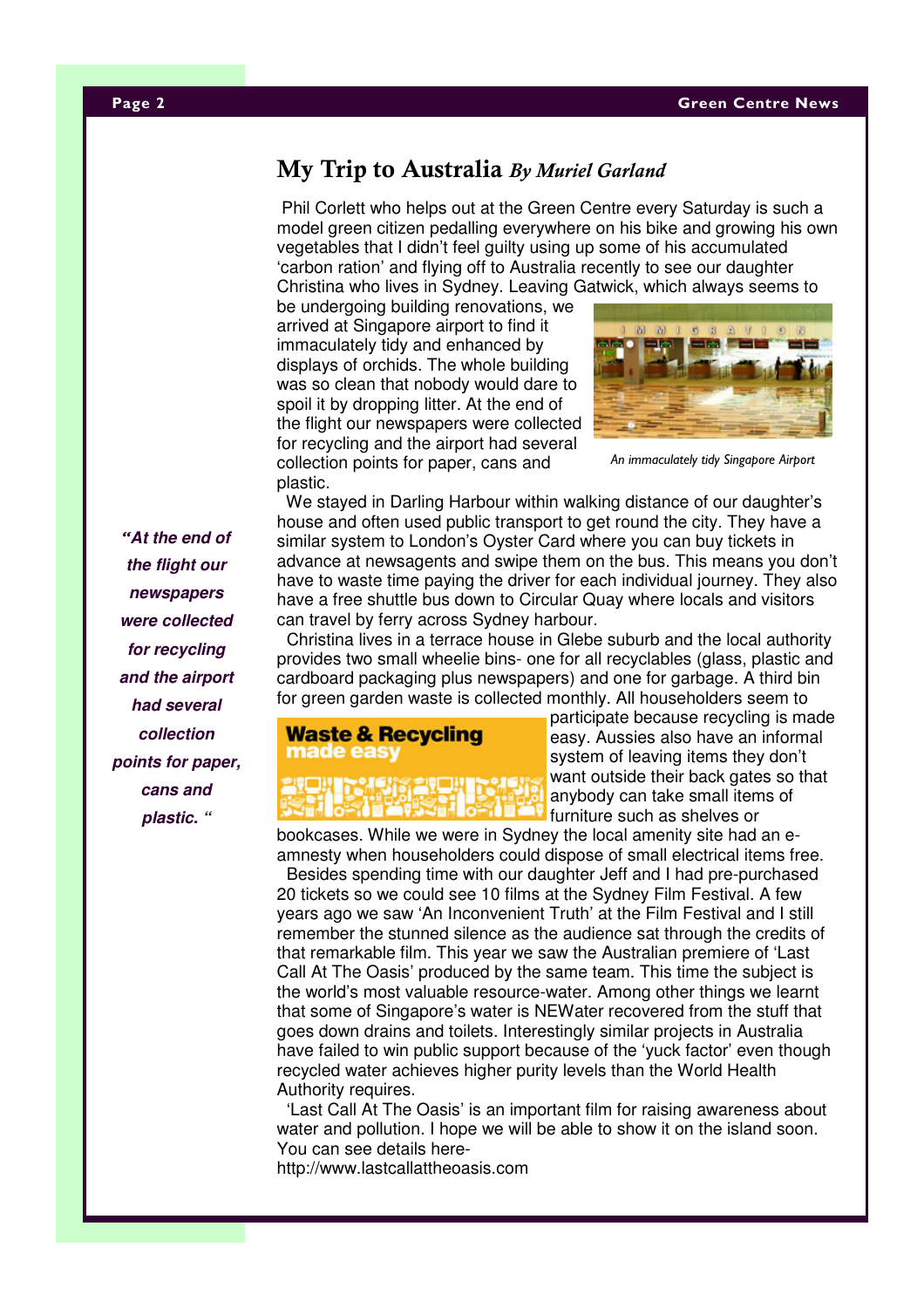#### **Volume 5, Issue 3** Page 3 Page 3 Page 3 Page 3 Page 3 Page 3 Page 3 Page 3 Page 3 Page 3 Page 3 Page 3 Page 3 Page 3

In the news recently was an article about cruelty to pigs by English pig farmers (see link) http://www.bbc.co.uk/go/em/fr/-/news/uk-england-norfolk-19002945.

 The RSPCA prosecuted only having been informed of this incident by film shot covertly and presented to the RSPCA by an animal 'rights' group.

 There seems to be no official policing, in England, of farms and institutions where animals are at the mercy of the mankind (or in this case man un-kind). When I went on holiday to Cornwall (Scilly Isles) in 2009 I picked up a local newspaper and saw a similar story, this time of cruelty to pigs in an abattoir. Again it was covert video film brought to the RSPCA's attention which prompted that prosecution.

 These were two articles I came across purely by chance, without looking for them. It makes me think that this modus operandi may be quite prevalent.

 If it is against the law to be cruel to farm animals in England – why is it not being properly policed and upheld. Why does it take volunteers to form groups and persuade the RSPCA to prosecute?

We import this meat into the Isle of Man. We import meat from England, we are party to this:-

We, in the Manx Nation, fund cruelty going on in England.

We are not cruel here in our farming.

Yes, it is costly to maintain standards.

We are funding England to be cruel, and to undercut our own ethically produced product.

 The economic term for producing cheap product and using that as an advantage over competitors is 'dumping'. I suspect it may be illegal within the EU. Do you agree that England, by disregarding animal welfare laws so as to produce cheap product, and dumping it on the Isle of Man, where our farmers have no inclination to be cruel for the sake of profit, may be 'dumping' on us?

 And I find it very sad personally and get upset to see the cruelty. I find it puts me off going into certain supermarkets. I prefer the Co-Op, I trust them more than others.

 And, having said that, I also would not purchase make-up or household products which have been tested on animals. Happily for me, many of the products which are produced without cruelty are also cost effective:

 I use 'Easy' brand of washing up liquid and soap powder, which I get from Shoprite. Superdrug sells Original Source a Vegan shower gel and shampoo range which is fantastic stuff.

 Most of the own-label products e.g. Superdrug, Marks and Spencer state on them that they are cruelty free.

For a treat or for a present for someone the Body Shop produces great stuff.

 If in doubt – I use the Co-op. I trust the Co-op more than any other brand as it is their ethical stance which they have built their business upon.

So come on, support cruelty free, and support Manx.

 If you buy English meat you are funding Animal Cruelty (and may get Mad Cow Disease for your karma!). Support Manx and you support good healthy, cruelty free, natural products, good for the soul as well as the body.

#### Oh drat they've found more oil! continued from front page

 Shale oil is similar to shale gas. Shale gas is where gas is trapped in the shale and it takes complex drilling (including horizontal drilling) and high pressure pumping of water and chemicals to force open the pores of the rock to allow the gas to escape. This is the technique known as fracking and you are likely to have heard of it as it is happening around Blackpool right now.

 Either gas or oil is formed depending on whether it is forest material or sea creatures that are trapped and decay. So it is not too surprising that shale oil is present in various places on earth. In fact it has been known about for over half a century and is already being exploited in North Dakota, USA and has been for a few years now. It seems that shale oil is rather common and present in very large quantities. It therefore seems to have changed the date of peak oil very significantly, as it is now possible to extract this difficult source of oil.

 It is possible to extract shale oil because of the technology of fracking techniques developed for shale gas (and also enhanced geo thermal energy). It is the high price of crude oil that makes it worth extracting.

 There are two environmental problems with shale oil. It is energy intensive, and an environmentally damaging process to extract the oil. It needs deep drilling and lots of water and (nasty) chemicals for the fracking process. It also uses a lot of flaring to 'loose' the gas that is released whilst getting the oil. The second environmental issue is the CO2 released by burning all this extra oil.

Continued on back page